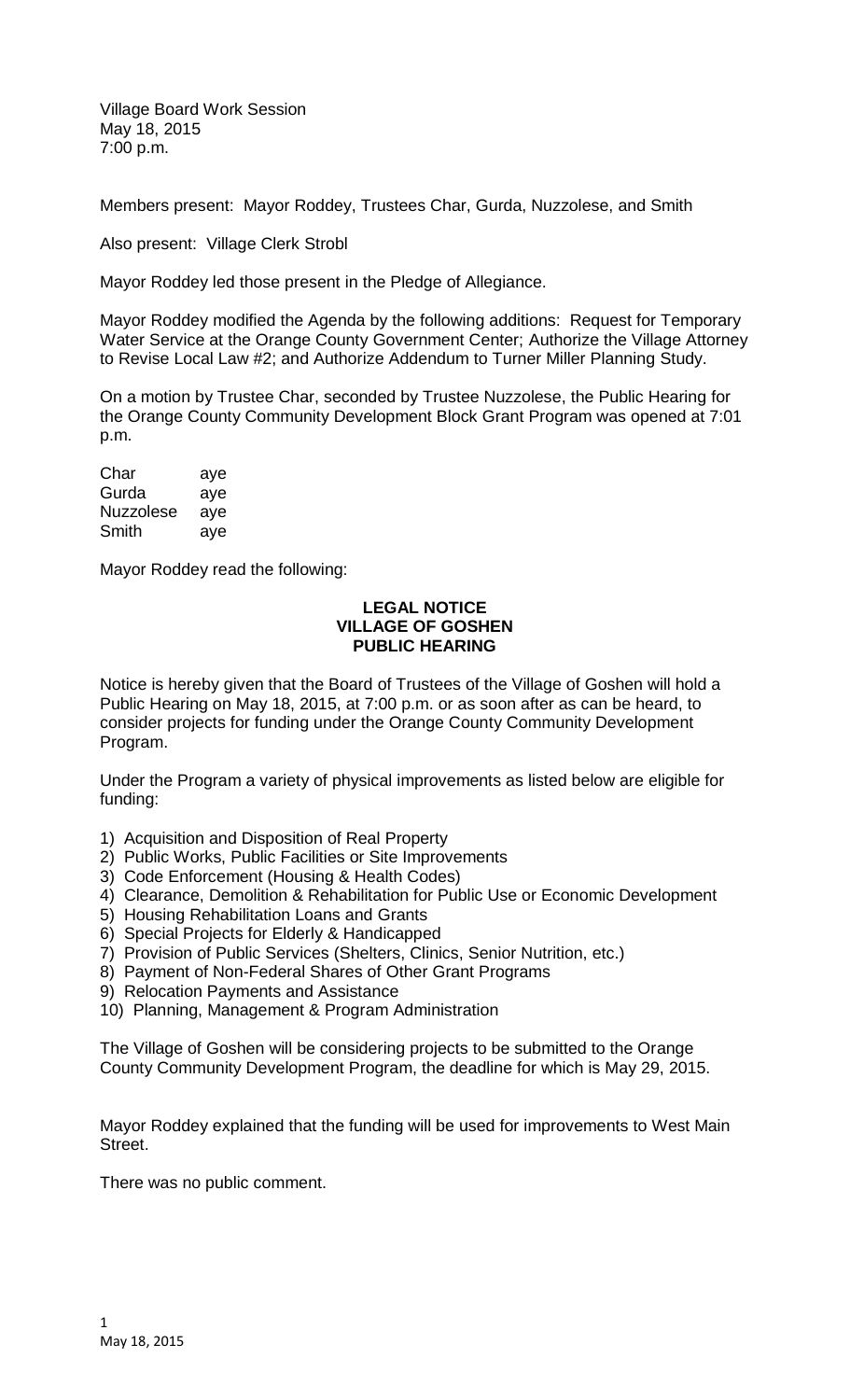On a motion by Trustee Char, seconded by Trustee Gurda, the Public Hearing was closed at 7:02 p.m.

| Char             | aye |
|------------------|-----|
| Gurda            | aye |
| <b>Nuzzolese</b> | aye |
| Smith            | aye |

The following was moved by Trustee Gurda, and seconded by Trustee Char:

The Village Board of the Village of Goshen is hereby submitting its Application for consideration under the FY-16 Orange Urban County Consortium Community Development Program and that the chief elected official or executive officer is hereby authorized to submit this Application. They further certify that they have read and understood the Orange Urban County Consortium Community Development Guidelines for the FY-2016 program year, and have met all of its applicable requirements and that the information contained in the Application is accurate and true to the best of their knowledge.

| Char             | aye |
|------------------|-----|
| Gurda            | aye |
| <b>Nuzzolese</b> | aye |
| Smith            | aye |

Mayor Roddey read a letter from the Great American Weekend Committee of the Goshen Chamber of Commerce, requesting that the Village, once again, be a joint sponsor of the event, and provide insurance coverage.

On a motion by Trustee Nuzzolese, seconded by Trustee Gurda, the request was approved.

| Char             | aye |
|------------------|-----|
| Gurda            | aye |
| <b>Nuzzolese</b> | aye |
| Smith            | aye |

Mayor Roddy read an additional letter from the Great American Weekend Committee requesting temporary signs advertising the event. Mayor Roddey noted that Building Inspector Lewis had no objections.

On a motion by Trustee Char, seconded by Trustee Gurda, approval for the signs was granted.

| Char             | aye |
|------------------|-----|
| Gurda            | aye |
| <b>Nuzzolese</b> | aye |
| Smith            | ave |

Mayor Roddey read a letter from BBG&G Advertising & Public Relations regarding plans for a motorcycle ride to benefit the Wounded Warrior Project. The ride, scheduled for May 30<sup>th</sup>, should pass through the Village on Main Street between 12:30 – 1:00 p.m.

On a motion by Trustee Gurda, seconded by Trustee Nuzzolese, the event was approved.

| Char      | aye |
|-----------|-----|
| Gurda     | aye |
| Nuzzolese | aye |
| Smith     | aye |